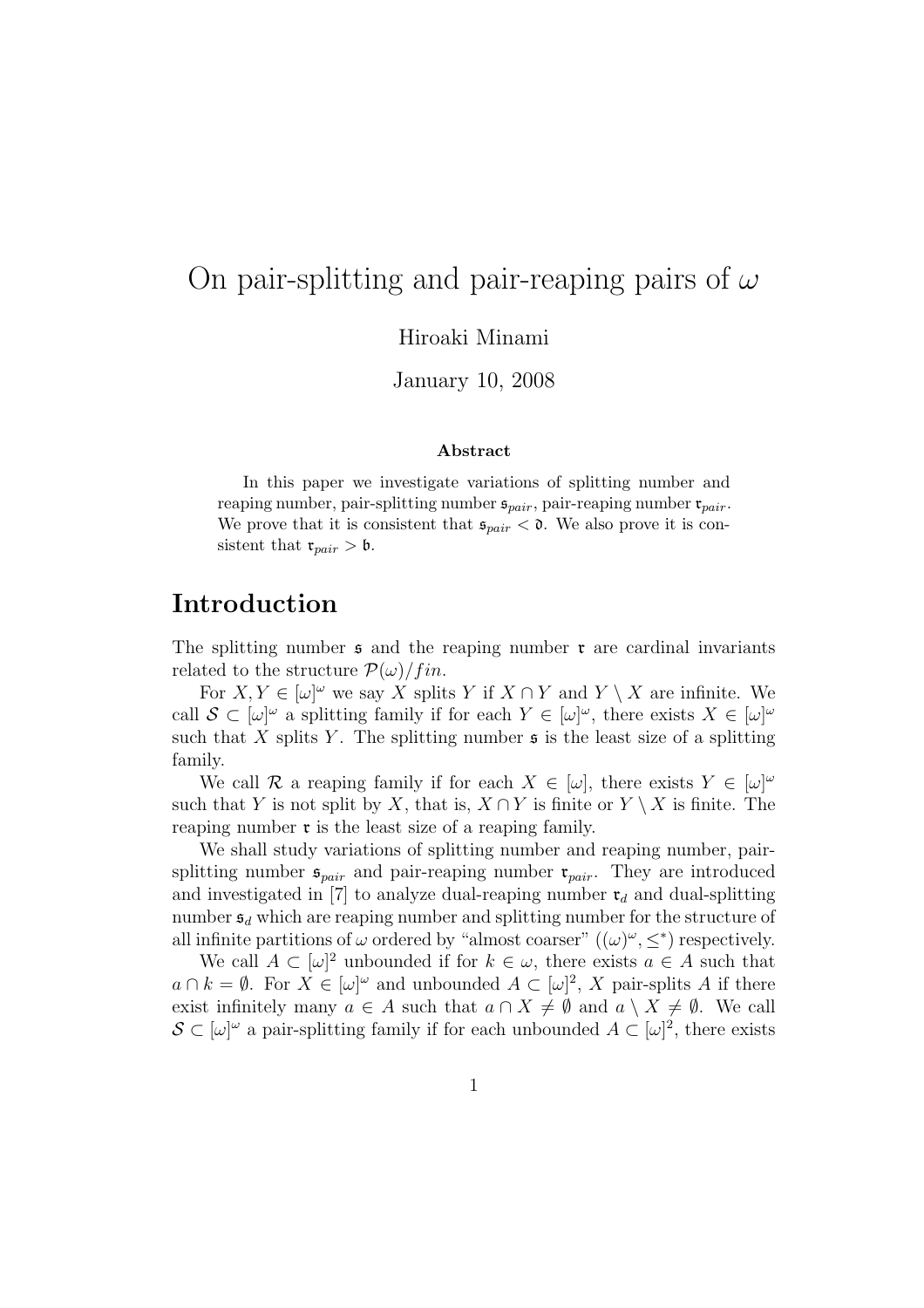$X \in \mathcal{S}$  such that X pair-splits A. The pair-splitting number  $\mathfrak{s}_{pair}$  is the least size of a pair-splitting family.

We call  $\mathcal{R} \subset \mathcal{P}([\omega]^2)$  a pair-reaping family if for each  $A \in \mathcal{R}$ , A is unbounded and for  $X \in [\omega]^\omega$ , there exists  $A \in \mathcal{R}$  such that X doesn't pairsplit A. The pair-reaping number  $\mathfrak{r}_{pair}$  is the least size of a pair-reaping family.

In [7] it is proved that there is the following relationship between  $\mathfrak{r}_{pair}$ ,  $\mathfrak{s}_{pair}$  and other cardinal invariants.

Proposition 0.1 1.  $\mathfrak{s}_{pair} \leq \text{non}(\mathcal{M}), \text{non}(\mathcal{N}).$ 

- 2.  $\mathfrak{r}_{pair} \geq cov(\mathcal{M}), cov(\mathcal{N}).$
- 3.  $\mathfrak{s}_{pair} \geq \mathfrak{s}$ .
- 4.  $\mathfrak{r}_{pair} \leq \mathfrak{r}, \mathfrak{s}_d$ .

It is not known that  $\mathfrak{r}_d \leq \mathfrak{s}_{pair}$  or not.

Question 0.1  $\mathfrak{r}_d \leq \mathfrak{s}_{pair}$ ?

 $\mathfrak{s} \leq \mathfrak{d}$  and  $\mathfrak{r} \geq \mathfrak{b}$  hold (see in [2]). And Kamo proved the following statement in [7]:

Theorem 0.1  $\mathfrak{r}_d \leq \mathfrak{d}$  and  $\mathfrak{s}_d \geq \mathfrak{b}$ .

So we have the following diagram: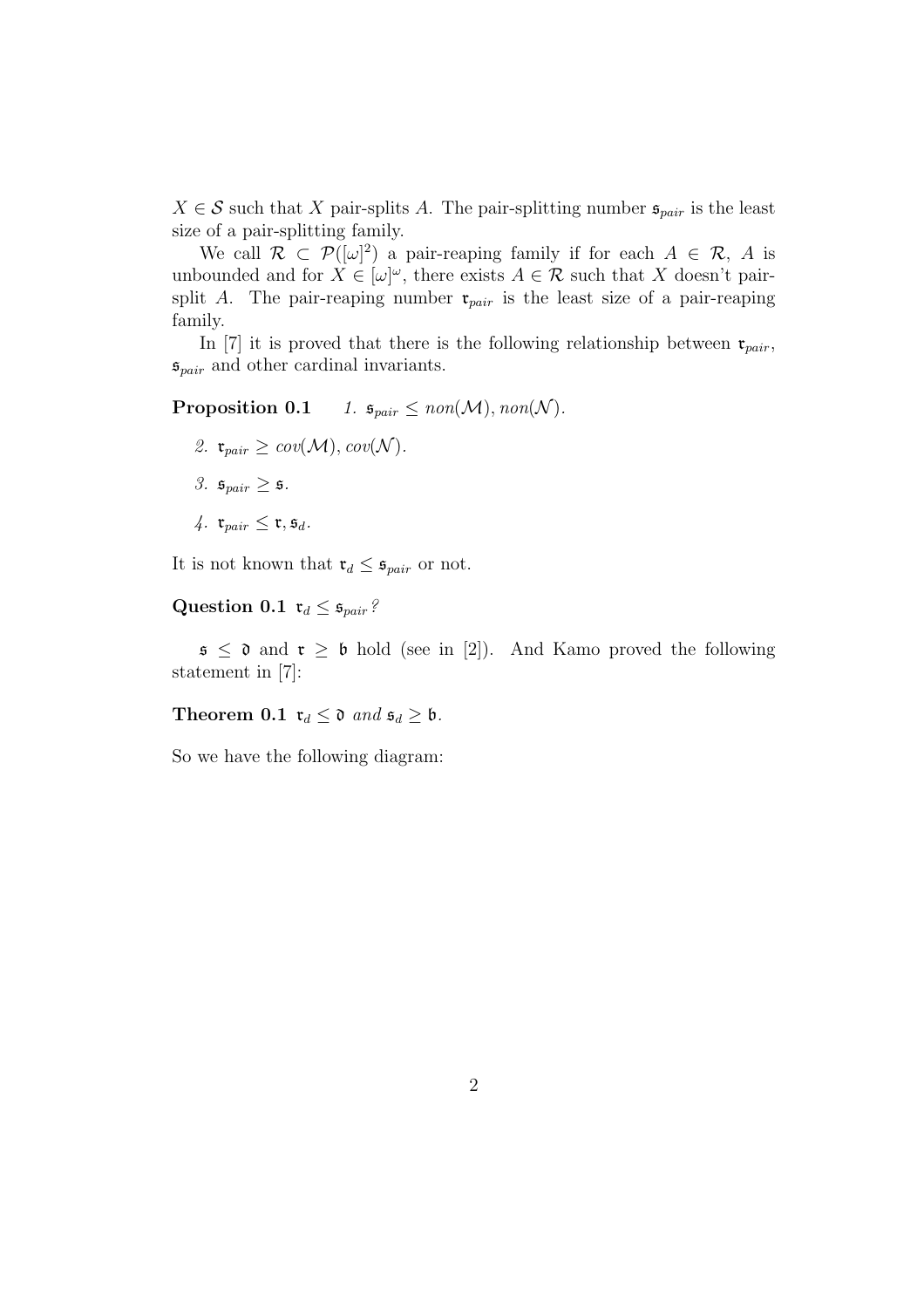

.

An arrow  $\kappa \to \lambda$  denotes the inequality  $\kappa \geq \lambda$ .

In [7] by using finite support iteration of Hechler forcing, the following consistency results are proved.

**Theorem 0.2** It is consistent that  $\mathfrak{s}_{pair} < add(\mathcal{M})$ . Dually it is consistent that  $\mathfrak{r}_{pair} > cof(\mathcal{M}).$ 

 $\mathfrak{r}_{pair}$  is a lower bound of  $\mathfrak{r}$  and  $\mathfrak{s}$  and  $\mathfrak{s}_{pair}$  is an upper bound of  $\mathfrak{s}$  (and maybe of  $\mathfrak{r}_d$ ). So it is natural to ask the following question.

Question 0.2  $\mathfrak{s}_{pair} \leq \mathfrak{d}$ ? Dually  $\mathfrak{r}_{pair} \geq \mathfrak{b}$ ?

In the present paper we shall investigate the relation ship between  $\mathfrak{r}_{pair}$  and **b** and the relationship between  $\mathfrak{s}_{pair}$  and  $\mathfrak{d}$ . In section 1 we shall prove the consistency of  $\mathfrak{s}_{pair} > \mathfrak{d}$ . In section 2 we shall show the consistency of the consistency of  $\mathfrak{r}_{pair} < \mathfrak{b}$ . In section 3 we mention the development of results in section 1 and 2.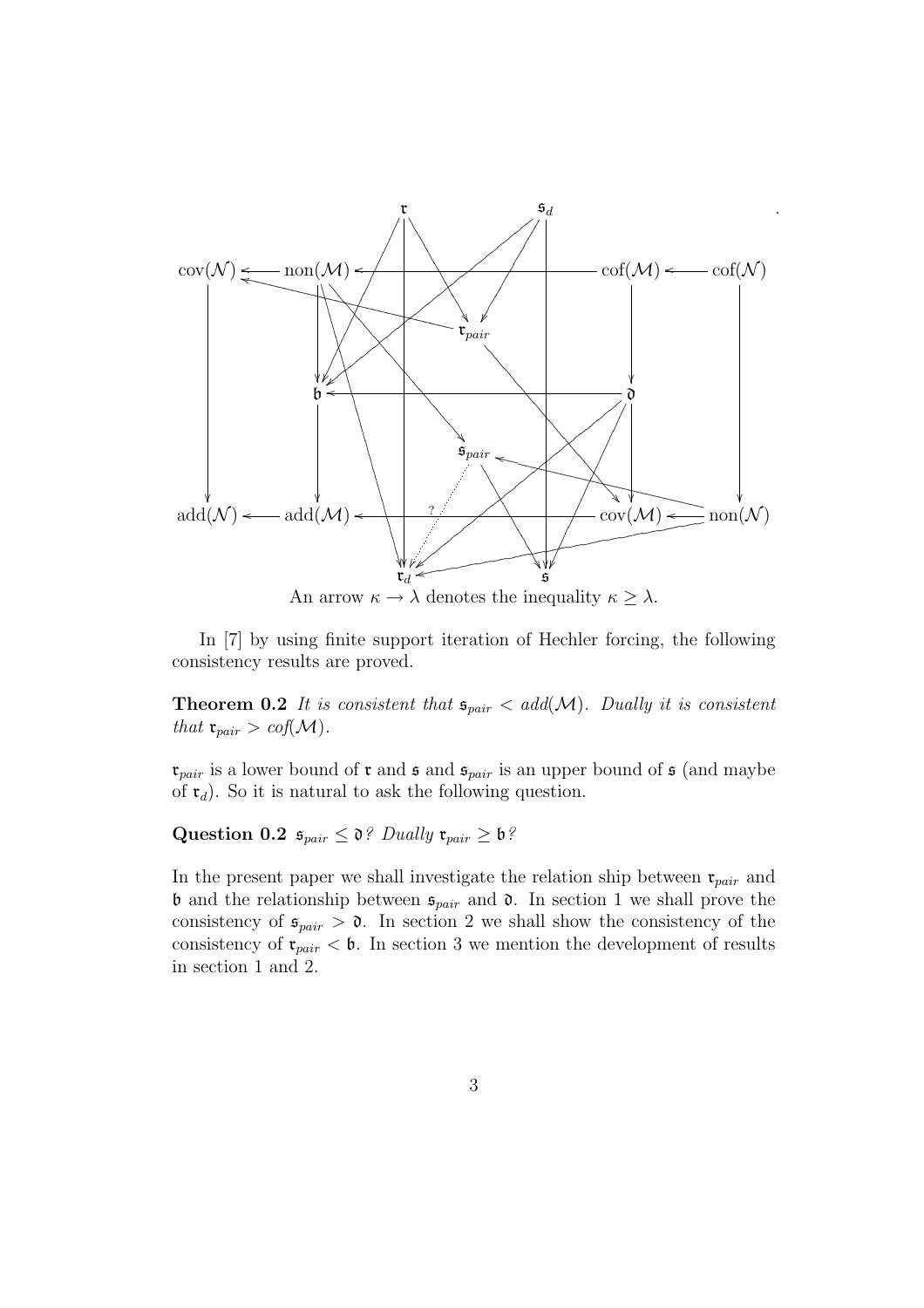# 1 pair-splitting number and dominating number

Notation and Definition We present the related notions. We use standard set theoretical conventions and notation. For a set  $X, X^{\omega}$  denotes the set of all functions from  $\omega$  to X. For  $f, g \in \omega^{\omega}$ , f dominates g, written  $f \leq^* g$ , if for all but finitely many  $n \in \omega$   $q(n) \leq f(n)$ . We call  $\mathcal F$  a dominating family if for each  $g \in \omega^{\omega}$  there exists  $f \in \mathcal{F}$  such that  $g \leq^* f$ . The dominating number  $\mathfrak d$  is the least size of a dominating family.

We call G an unbounded family if for each  $f \in \omega^\omega$  there exists  $g \in \mathcal{G}$  such that  $g \nleq^* f$ , i.e., there exist infinitely many  $n \in \omega$  such that  $g(n) > f(n)$ . The unbounded number  $\mathfrak b$  is the least size of an unbounded family.

For a set X,  $X^{\lt}\omega$  denote the set of all functions from natural numbers to  $\bar{X}$ .

We call partial ordering  $(T, <)$  a tree if the set  $\{s \in T : s < t\}$  is wellordered by  $\lt$ . We say T is a tree on X if T is a subtree of  $(X^{\lt}\omega, \subset)$ . For a tree T and  $t \in T$ ,  $succ_T(t)$  is the set of all immediate successors of t in T. For a tree T,  $stem(T)$  is the first element of T which has at least 2-many immediate successors.

**Theorem 1.1** It is consistent  $\mathfrak{s}_{pair} > \mathfrak{d}$ .

To prove theorem 1.1, we shall construct a proper forcing notion which enlarges  $\mathfrak{s}_{pair}$  and is  $\omega^{\omega}$ -bounding to show  $\mathfrak{d}$  is preserved by the forcing notion.

**Definition 1.1** [4, pp340] A forcing notion  $\mathbb P$  is  $\omega^{\omega}$ -bounding if

 $\Vdash_{\mathbb{P}} \forall f \in \omega^{\omega} \cap V[G] \exists g \in \omega^{\omega} \cap V(f \leq^* g).$ 

The  $\omega^{\omega}$ -boundingness has the following good property.

**Theorem 1.2** [4, pp341] The countable support iteration of proper  $\omega^{\omega}$ -bounding forcing notions is  $\omega^{\omega}$ -bounding.

To prove theorem 1.1 we shall construct a forcing notion which consists of finitely branching trees on  $[\omega]^2$  such that the set of successors of any node carries a norm as [8].

To present the desired forcing notion, we define "norm" for finite subsets of  $[\omega]^2$ . Let  $R(n)$  be a natural number such that if  $m \geq R(n)$ , then for any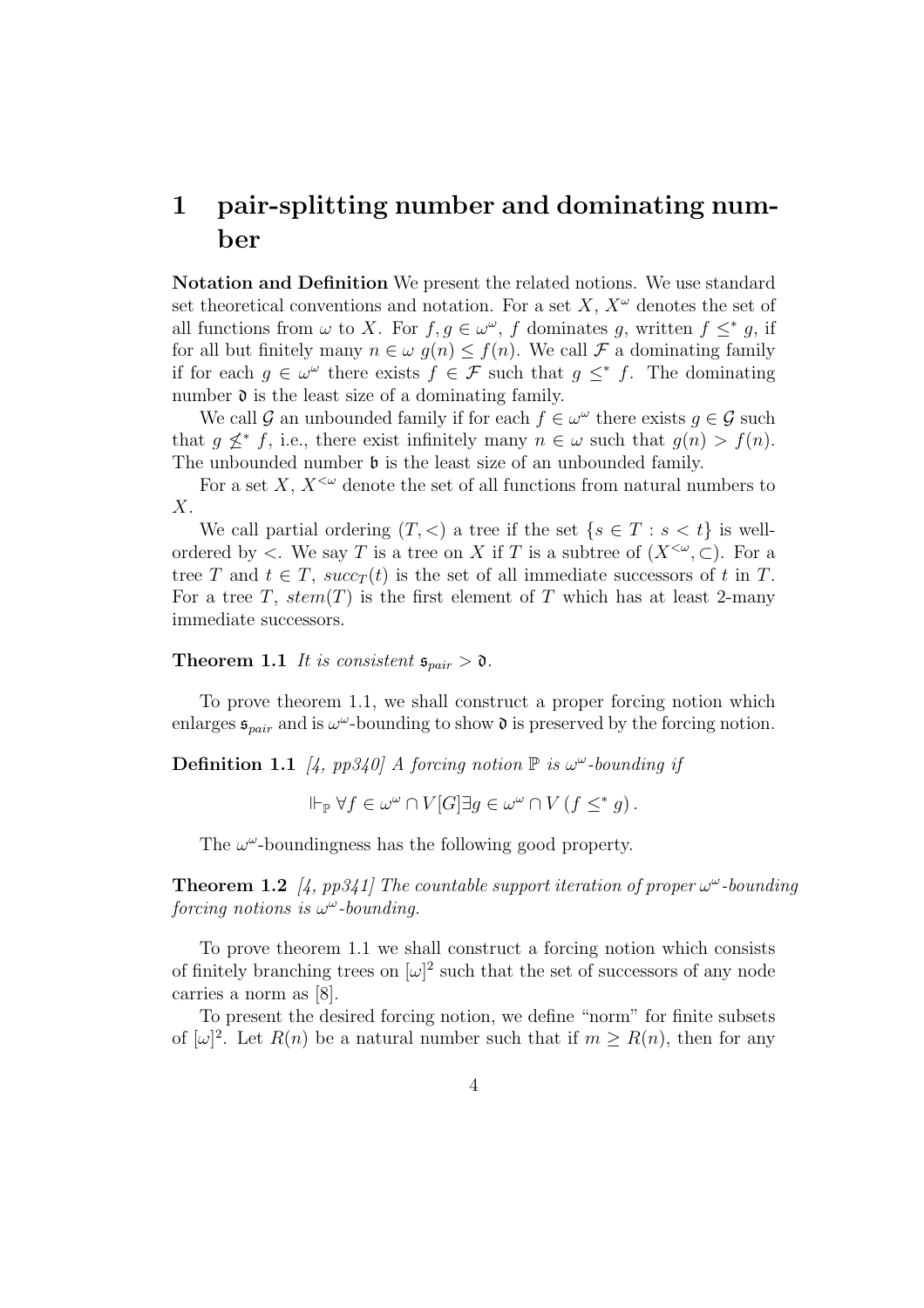function  $f: [m]^2 \to 2$  there exists  $H \in [m]^n$  such that  $|f([H]^2)| = 1$ . Then recursively define  $l_1 = 3$ ,  $l_{n+1} = \max\{2l_n, R(l_n)\}\)$ . Then for a finite subset A of  $[\omega]^2$  norm $(A) \ge n$  if A contains a complete graph with  $l_n$ -many vertices.

This norm has the following properties:

**Proposition 1.1** For a finite subset A of  $[\omega]^2$ ,

- 1. norm $(A) \geq 1$  implies for any  $X \in [\omega]^\omega$  there exists  $a \in A$  such that  $a \cap X = \emptyset$  or  $a \subset X$ .
- 2. Suppose  $norm(A) \ge n+1$ . For  $X \in [\omega]^\omega$  let  $A_X^0 = \{a \in A : a \cap X = \emptyset\}$ and  $A_X^1 = \{a \in A : a \subset X\}$ . Then norm $(A_X^0) \ge n$  or norm $(A_X^1) \ge n$ .
- 3. Suppose norm $(A) \ge n + 1$ . If  $A = A_0 \cup A_1$ , then norm $(A_0) \ge n$  or  $norm(A_1) \geq n$ .

#### Proof of proposition 1.1

1. Since  $norm(A) \geq 1$ , A contains a complete graph  $A' \subset A$  with 3-many vertices. Then for any 2-coloring of the vertices of  $A'$ , there exists an edge whose vertices have the same color. So there exists  $a \in A' \subset A$  such that  $a \subset X$  or  $a \cap X = \emptyset$ .

2. Since  $norm(A) \geq n+1$ , A contain a complete graph A' with  $l_{n+1}$ many vertices. So for each  $X \subset \omega$ , X contains  $l_n$ -many vertices of A' or X doesn't meet  $l_n$ -many vertices of A' because  $l_{n+1} \geq 2l_n$ . Anyway  $A_X^0 = \{a \in A : a \cap X = \emptyset\}$  or  $A_X^1 = \{a \in A : a \subset X\}$  contains a complete graph with  $l_n$ -many vertices. Therefore  $norm(A_X^0) \ge n$  or  $norm(A_X^1) \ge n$ . 3. Since  $norm(A) \geq n+1$ , A contain a complete graph A' with  $l_{n+1}$ -many vertices. Define  $f : A' \to 2$  by  $f(a) = i$  if  $a \in A_i$  for  $i < 2$ . Since  $l_{n+1} \ge R(l_n)$ , there exists a complete graph  $A^* \subset A'$  which has  $l_n$ -many vertices of A' and  $|f[A^*]| = 1$ . So  $A^* \subset A_0$  or  $A^* \subset A_1$ . Hence  $norm(A_0) \geq n$  or  $norm(A_1) \geq n$ . ¤

Then let  $\mathbb P$  be the set of perfect trees such that

- 1. T is a finitely branching tree on  $[\omega]^2$ ,
- 2. for any branch of T and  $n \in \omega$  there exist  $m \geq n$  such that whenever  $t \in T$  with  $|t| \geq m$ , norm $(succ_T(t)) \geq n$ .

For T and S in  $\mathbb{P}, T \leq S$  if  $T \subset S$ .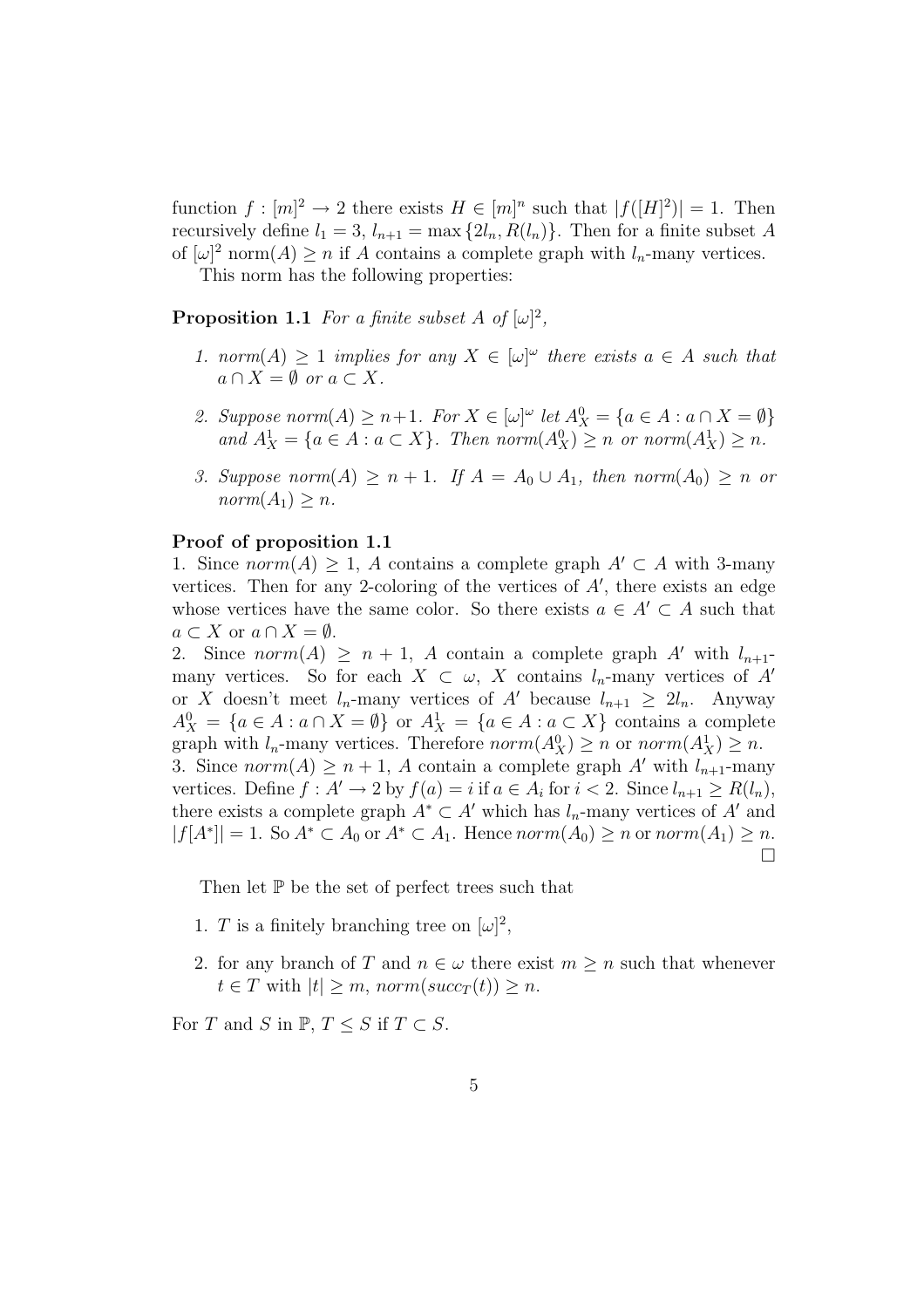**Lemma 1.1** Let G be a generic filter on  $\mathbb P$  and  $A_G =$  $\overline{a}$  ${T : T \in G}$ . Then  $A_G \subset [\omega]^2$  and for any  $X \in [\omega]^\omega \cap V$ , X doesn't pair-split  $A_G$ .

**Proof** For  $X \in [\omega]^\omega$  define a subset  $D_X$  of  $\mathbb{P}$  by  $T \in D_X$  if for all  $t \in$  $T \setminus \{s : s \subset \text{stem}(T)\}\$ and  $a \in \text{succ}_T(t), a \subset X$  or  $a \cap X = \emptyset$ . Then for a given  $S \in \mathbb{P}$  we can find  $T \leq S$  such that for all  $t \in T \setminus \{s : s \subset \text{stem}(T)\}\$ and  $a \in \text{succ}_{T}(t)$ ,  $a \subset X$  or  $a \cap X = \emptyset$  by 1 and 2 in Proposition 1.1. So  $D_X$ is dense. So X doesn't pair-split  $A_G$ .

 $\Box$ 

By this lemma,  $\mathbb P$  adds an infinite subset of  $[\omega]^2$  which is not pair-split by any infinite subset of  $\omega$  in ground model. Therefore  $\omega_2$ -stage countable support iteration of  $\mathbb P$  forces  $\mathfrak{s}_{pair} = \omega_2$ .

From now on we shall prove  $\mathbb P$  is  $\omega^\omega$ -bounding and proper.

For  $T \in \mathbb{P}$ , let  $ess(T) = \{t \in T : stem(T) \subset t\}$ . For  $T, S \in \mathbb{P}$ ,  $T \leq^* S$  if  $T \leq S$  and for all  $t \in \text{ess}(T)$ , norm(succ<sub>T</sub>(t)) ≥ norm(succ<sub>S</sub>(t)) – 1.  $T \leq_m S$ if  $T \leq S$  and for all  $t \in T$  with norm(succ<sub>S</sub>(t))  $\leq m$ , we have succ<sub>S</sub>(t)  $\subset T$ . As [8] we can prove the following lemmata.

**Lemma 1.2** If  $S \in \mathbb{P}$  and  $W \subset S$ , then there is some  $T \leq^* S$  such that

- I. every branch of  $T$  meets  $W$ , or else
- II. T is disjoint from W.

**Proof** Let  $S^W$  be the set of all  $s \in S$  such that there exists  $S' \leq^* S_s$  such that every branch of S' meets W where  $S_s$  is the set of  $t \in S$  comparable to s.

If stem(S)  $\in S^W$ , then (I) holds. Otherwise we will construct  $T \leq^* S$ which satisfies (II).

Suppose stem(S)  $\notin S^W$ . Recursively construct  $t \in T$  with  $|t| = n$ . If  $n \leq |\text{stem}(T)|, t \in T$  with  $|t| = n$  if  $t \in S$  with  $|t| = n$ . If  $n \geq |\text{stem}(T)|$ , assume  $t \in T$  with  $|t| \leq n$  are given and  $t \notin S^W$  for  $t \in T$  with  $|t| \leq n$ . For  $t \in T$  with  $|t| = n$ , let  $A^t = \operatorname{succ}_S(t)$ ,  $A_0^t = S^W \cap A^t$  and  $A_1^t = A^t \setminus A_0^t$ . By Proposition 1.1 (iii),  $\text{norm}(A_i^t) \geq \text{norm}(A^t) - 1$  for some  $i < 2$ . Since  $t \notin S^W$ , there is no  $S' \leq^* S_t$  such that  $S'$  holds I. So norm $(A_0^t) < n$ . Hence  $\text{norm}(A_1^t) \ge \text{norm}(A^t) - 1$ . Define  $t \in T$  with  $|t| = n + 1$  if  $t \restriction n \in T$  and  $t(n) \in \tilde{A_1^{t}}^n$  $t_1^{tn}$ . Then for any  $t \in T$  with  $|t| = n + 1$ ,  $t \notin S^W$ .

By construction  $T \leq^* S$  and satisfies II.  $\Box$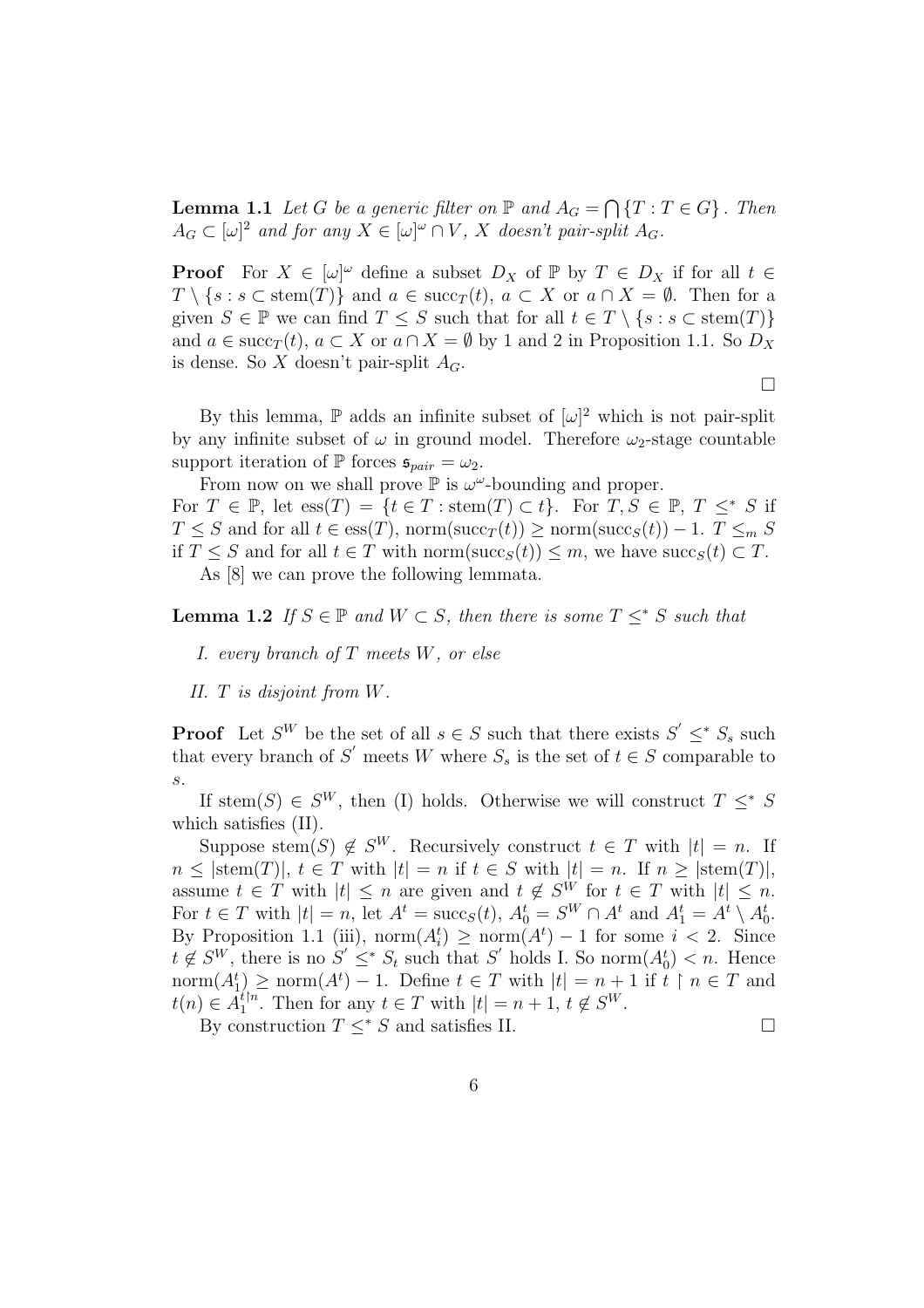**Lemma 1.3** Let  $\alpha$  be a  $\mathbb{P}$ -name for an ordinal. Let  $S \in \mathbb{P}$  such that for  $t \in S \setminus \{s : s \subset stem(S)\}, \normalsize norm(succ_S(t)) > m+1$ . Then there exists  $T \leq_m S$  and a finite subset w of ordinal such that  $T \Vdash \dot{\alpha} \in w$ .

**Proof** Let W be the set of nodes  $s \in S$  such that there exists  $S^s \leq_m S_s$ which decides the value  $\dot{\alpha}$ .

We shall prove that there exists  $S_1 \leq^* S$  such that every branch of  $S_1$ meets W. Suppose  $S' \leq^* S$  and  $S'' \leq S'$  such that  $S'' \Vdash \dot{\alpha} = \beta$  for some  $\beta$ . Then for some  $t \in S''$  for each extension s of t in S'' satisfies norm(succ<sub>S''</sub>(s)) > m. Because  $S_t'' \leq_m S_t$  and S'' decides  $\dot{\alpha}, t \in W$ . Hence by Lemma 1.2 there exists  $S_1 \leq^* S$  which satisfies I in Lemma 1.2.

Let  $S_1 \leq^* S$  such that every branch of  $S_1$  meets W. Let  $W_0$  be the set of minimal elements of W in  $S_1$ . Since  $S_1$  is finitely branching,  $W_0$  is finite. (Otherwise, by Köning's Lemma we can construct infinitely branch which doesn't meet W). For  $v \in W_0$  choose  $T^v \leq_m S_v$  and  $\alpha_v$  such that  $T^v \Vdash \dot{\alpha} = \alpha_v$ . Put  $T = \bigcup_{v \in W_0} T^v$  and  $w = \{\alpha_v : v \in W_0\}$ . Then  $T \leq_m S$ and  $T \Vdash \dot{\alpha} \in w$ .

 $\Box$ 

**Lemma 1.4** If  $S \in \mathbb{P}$ ,  $\alpha$  be a  $\mathbb{P}$ -name for an ordinal and  $m < \omega$ . Then there exists  $T \leq_m S$  and a finite set of ordinals w such that  $T \Vdash \dot{\alpha} \in w$ .

**Proof** Choose  $k \in \omega$  such that for any  $s \in S$  with  $|s| \geq k$  norm(succ<sub>S</sub>(s)) >  $m + 1$ . For each  $s \in S$  with  $|s| = k$ , apply Lemma 1.3 to  $S_s$  pick  $T^s \leq_m S_s$ and a finite set of ordinals  $w_s$  so that  $T_s \Vdash \dot{\alpha} \in w_s$ . Put  $T = \bigcup_{s \in S, |s|=k} T_s$ and  $w = \bigcup_{s \in S \cap \omega^k} w_s$ . Then  $T \leq_m S$  and  $T \Vdash \dot{\alpha} \in w$ . Since S is finitely branching, w is a finite set.  $\Box$ 

**Proof of theorem 1.1** Lemma 1.4 implies that  $\mathbb{P}$  is  $\omega^{\omega}$ -bounding. Given a P-name for a function  $\hat{f}$  from  $\omega$  to  $\omega$  and  $S \in \mathbb{P}$ , we can construct a sequence  $\langle T_n : n \in \omega \rangle$  of conditions of P such that  $T_0 = S$ ,  $T_{n+1} \leq_n T_n$  and for each  $n \in \omega$ , there exists some finite  $w_n$  of natural numbers such that  $T_n \Vdash \dot{f}(n) \in$  $w_n$ . Then there exists  $T \in \mathbb{P}$  such that  $T \leq_n T_n$  and  $T \Vdash \forall n \in \omega(\tilde{f}(n) \in w_n)$ . Put  $g(n) = \max\{w_n\}$ . Then  $T \Vdash \forall n \in \omega(\overline{f}(n) \leq g(n))$ . So  $\mathbb P$  is  $\omega^{\omega}$ -bounding. Also this claim say  $\mathbb P$  satisfies Baumgartner's Axiom A. Hence  $\mathbb P$  is proper.

Hence the  $\omega_2$ -stage countable support iteration of  $\mathbb P$  is  $\omega^{\omega}$ -bounding by theorem 1.2. Therefore if  $V \models CH$ , then the  $\omega_2$ -stage countable support iteration of  $\mathbb P$  forces  $\omega^\omega \cap V$  is a dominating family. So the  $\omega_2$ -stage countable support iteration of  $\mathbb P$  forces  $\mathfrak d = \omega_1$ . Hence it is consistent that  $\mathfrak s_{pair} > \mathfrak d$ .  $\Box$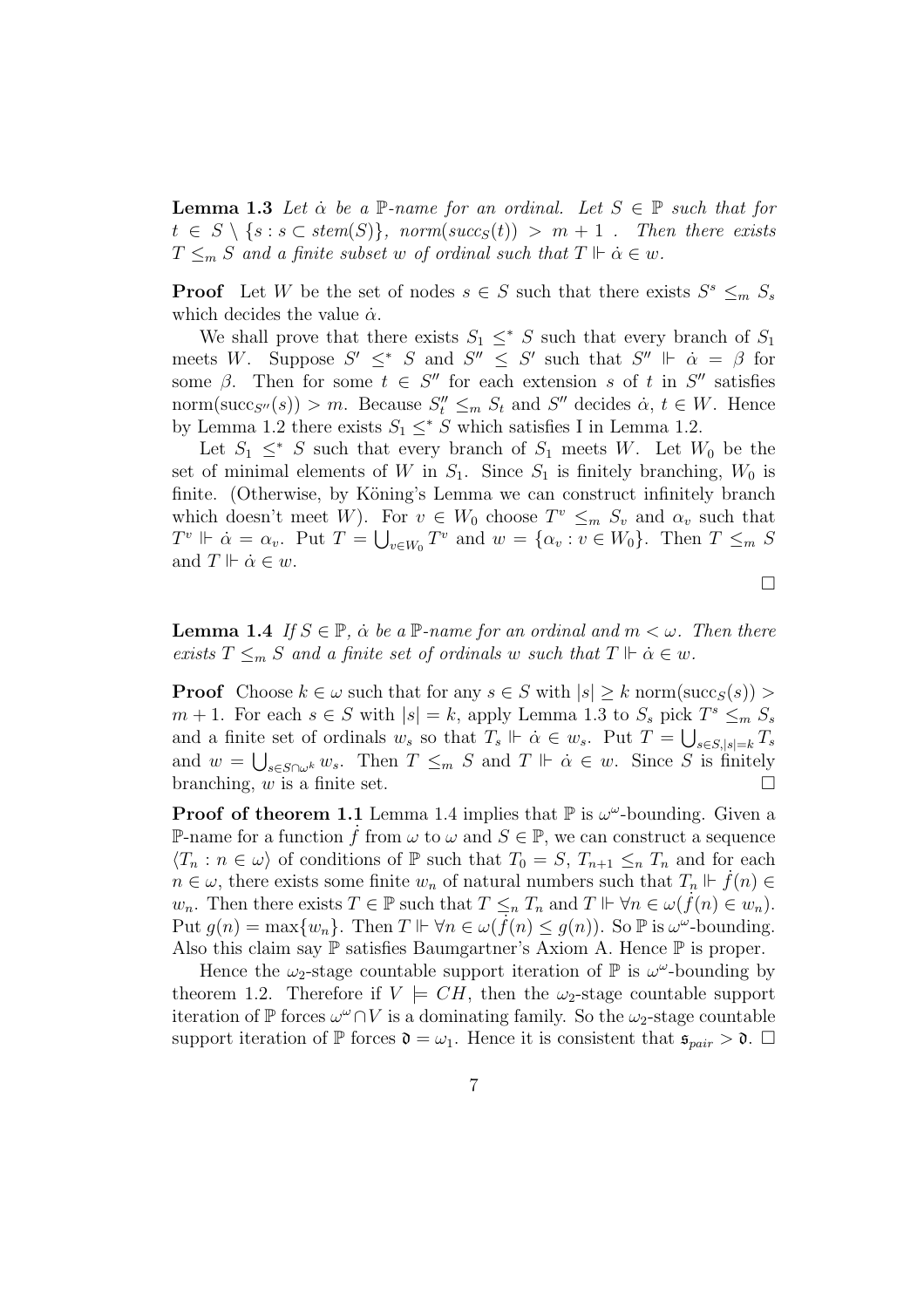Since  $\mathfrak{s} \leq \mathfrak{d}$  (see[2]), we have the following corollary.

**Corollary 1.1** It is consistent that  $\mathfrak{s} < \mathfrak{s}_{pair}$ .

# 2 pair-reaping number and unbounded number

To show the consistency of  $\mathfrak{r}_{pair} < \mathfrak{b}$ , we shall use the Laver forcing  $\mathbb{L}$ .  $\mathbb{L}$ is defined by  $T \in \mathbb{L}$  if  $T \subset \omega^{\leq \omega}$  is a tree and for  $s \in T$  with  $stem(T) \subset s$ ,  $|succ_T(s)| = \aleph_0$ . L is ordered by inclusion. Then L adds an unbounded real.

**Proposition 2.1** Let G be a L-generic over V and  $f_G =$ S  $\{stem(T):T\in$ G}. Then  $f_G \in \omega^\omega$  and  $f_G$  dominates for all  $g \in \omega^\omega \cap V$ .

Therefore if  $\mathbb{L}_{\omega_2}$  is  $\omega_2$ -stage countable support iteration of Laver forcing, then  $V^{\mathbb{L}_{\omega_2}} \models \mathfrak{b} = \mathfrak{c}.$ 

By using  $\omega_2$ -stage countable support iteration of Laver forcing, we shall construct ZFC model which satisfies  $\mathfrak{r}_{pair} < \mathfrak{b}$ .

**Theorem 2.1** It is consistent  $\mathfrak{r}_{pair} < \mathfrak{b}$ .

By proposition 2.1 it is enough  $\mathbb L$  preserves  $\mathfrak r_{pair}$ . We shall use the Laver property.

**Definition 2.1** [4] A forcing notion  $\mathbb P$  have the Laver property if for every  $H: \omega \to \omega \in V$ 

 $\Vdash \forall f \in (\Pi_{n\in\omega}H(n))\cap V[\dot{G}]\exists A: \omega \to \omega^{<\omega} \in V \forall n \in \omega \ (f(n) \in A(n) \land |A(n)| \leq 2^n).$ 

**Theorem 2.2** [4] The Laver property is preserved under countable support iteration of proper forcing notions.

**Theorem 2.3** [1, pp353] The Laver forcing  $\mathbb{L}$  has the Laver property.

So  $\mathbb{L}_{\omega_2}$  has the Laver property. If forcing notion  $\mathbb P$  has the Laver property, then  $\mathbb P$  has the following good property:

**Lemma 2.1** Let  $\mathbb P$  be a forcing notion satisfying the Laver property. Then  $\Vdash_{\mathbb{P}} \forall \dot{X} \in V[\dot{G}] \exists A \in V(\dot{X} \text{ doesn't pair-split } A).$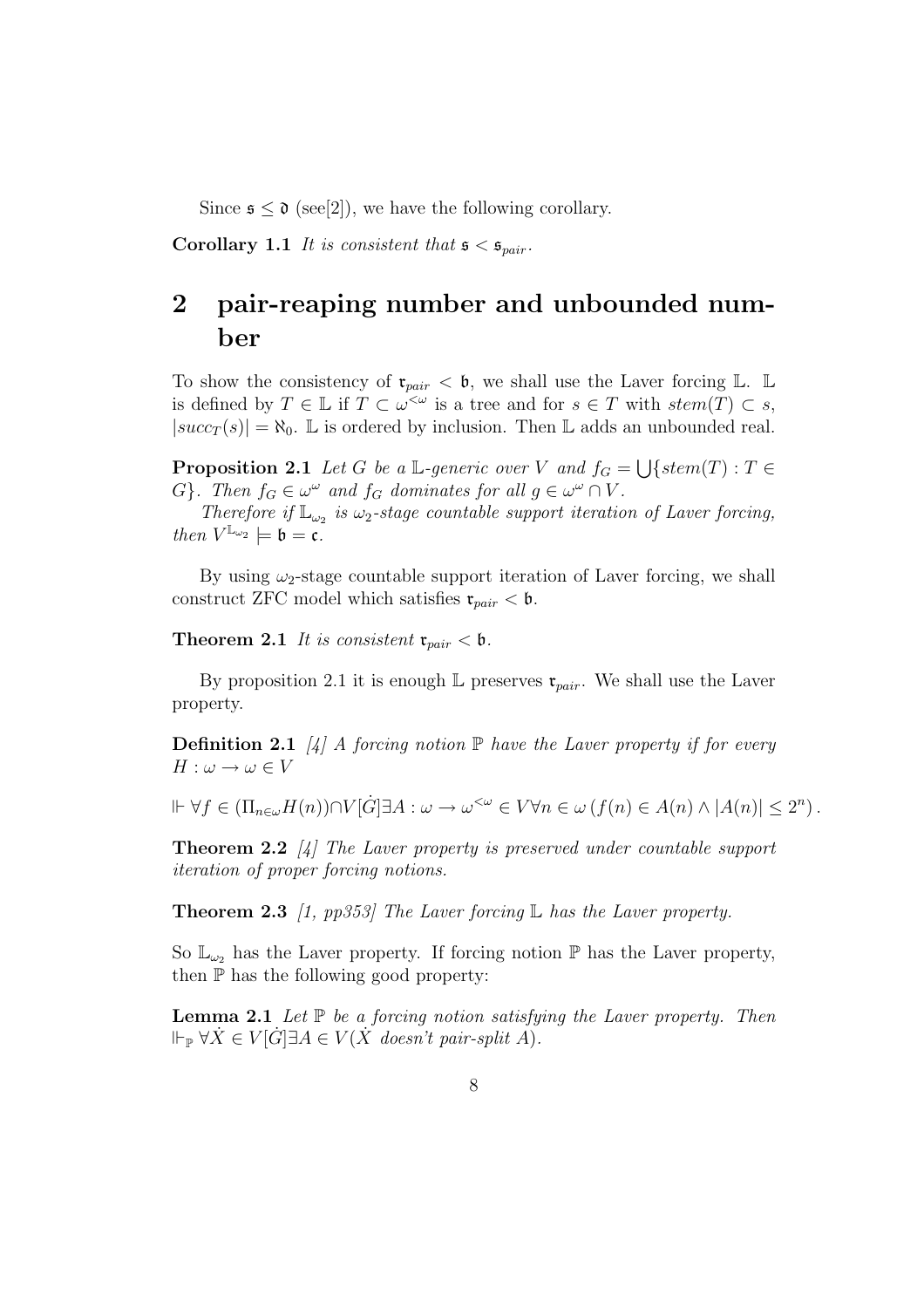**Proof** Let  $p \in \mathbb{P}$ . Let  $\Pi = \langle I_n : n \in \omega \rangle$  be an interval partition of  $\omega$  such that  $|I_n| = 2^{2^n} + 1$ . Then  $\langle X | I_n : n \in \omega \rangle \in \Pi_{n \in \omega} 2^{I_n}$ . By the Laver property there exists  $q \leq_{\mathbb{P}} p$  such that  $\langle A_n : n \in \omega \rangle \in V$  such that  $A_n \subset 2^{I_n}$ ,  $|A_n| \leq 2^n$ and  $q \Vdash \forall n \in \omega(X \upharpoonright I_n \in A_n)$ . For each  $n \in \omega \{ \langle \sigma(k) : \sigma \in A_n \rangle : k \in A_n \}$ is at most  $2^{2^n}$ -many element. But  $|I_n| = 2^{2^n} + 1$ . So there exists  $k_0^n$  and  $k_1^n$  in  $I_n$  such that  $k_0^n \neq k_1^n$  and  $\langle \sigma(k_0^n) : \sigma \in A_n \rangle = \langle \sigma(k_1^n) : \sigma \in A_n \rangle$ . Put  $a_n = \{k_0^n, k_1^n\}$  and  $A = \{a_n : n \in \omega\} \in V$ . Then  $q \Vdash \dot{X} \restriction I_n \cap a_n = \emptyset$  or  $a_n \subset \dot{X} \restriction I_n$  for  $n \in \omega$ . Therefore  $q \Vdash \dot{X}$  doesn't pair-split A.

**Proof of theorem 2.1** Suppose  $V \models CH$ . By theorem 2.2 and 2.3  $\mathbb{L}_{\omega_2}$ has the Laver property. By lemma 2.1 for each  $X \in [\omega]^\omega \cap V^{\mathbb{L}_{\omega_2}}$  there exists an unbounded  $A \subset [\omega]^2$  such that  $V^{\mathbb{L}_{\omega_2}} \models X$  doesn't pair-split A. So  $\{A \subset [\omega]^2 : A \text{ unbounded}\}\cap V \text{ is pair-reaping family. Since } V \models CH,$  ${A \subset [\omega]^2 : A \text{ unbounded}} \cap V \text{ has the cardinality at most } \omega_1.$  Therefore  $V^{\mathbb{L}_{\omega_2}} \models \mathfrak{r}_{pair} < \mathfrak{b}.$ 

¤

Since  $\mathfrak{r} > \mathfrak{b}$  (see[2]), we have the following corollary.

Corollary 2.1 It is consistent that  $\mathfrak{r} > \mathfrak{r}_{pair}$ .

In [5] Masaru Kada introduces a cardinal invariant associated with the Laver property.

Let S be the collection of functions  $\phi$  from  $\omega$  to  $[\omega]^{<\omega}$  such that  $|\phi(n)| \leq$  $n + 1$ . I is the smallest cardinal  $\kappa$  such that for every  $h \in \omega^{\omega}$  there is a set  $\Phi \subset \mathcal{S}$  with cardinality  $\kappa$  so that, for every  $f \in \omega$  with  $f(n) < h(n)$  for all  $n < \omega$ , there is  $\phi \in \Phi$  such that for all but finitely many  $n \in \omega$  we have  $f(n) \in \phi(n)$ .

As the proof of theorem 2.1 we can prove the following statement.

### Corollary 2.2  $\mathfrak{r}_{pair} \leq \mathfrak{l}$ .

Pawlikowski shows that the dual notion to the definition of  $\mathfrak l$  is the characterization of trans-add( $\mathcal{N}$ ), transitive additivity of null ideal (see [1, pp91]). That is, trans-add( $\mathcal{N}$ ) is the smallest size of  $\leq^*$ -bounded family  $F \subset \omega^\omega$  such that for every  $\phi \in \mathcal{S}$  there is  $f \in F$  such that for infinitely many  $n \in \omega$  such that  $f(n) \notin \phi(n)$ .

Then the dual inequality to the corollary 2.2 holds.

Proposition 2.2  $\mathfrak{s}_{pair} \geq trans\text{-}add(\mathcal{N}).$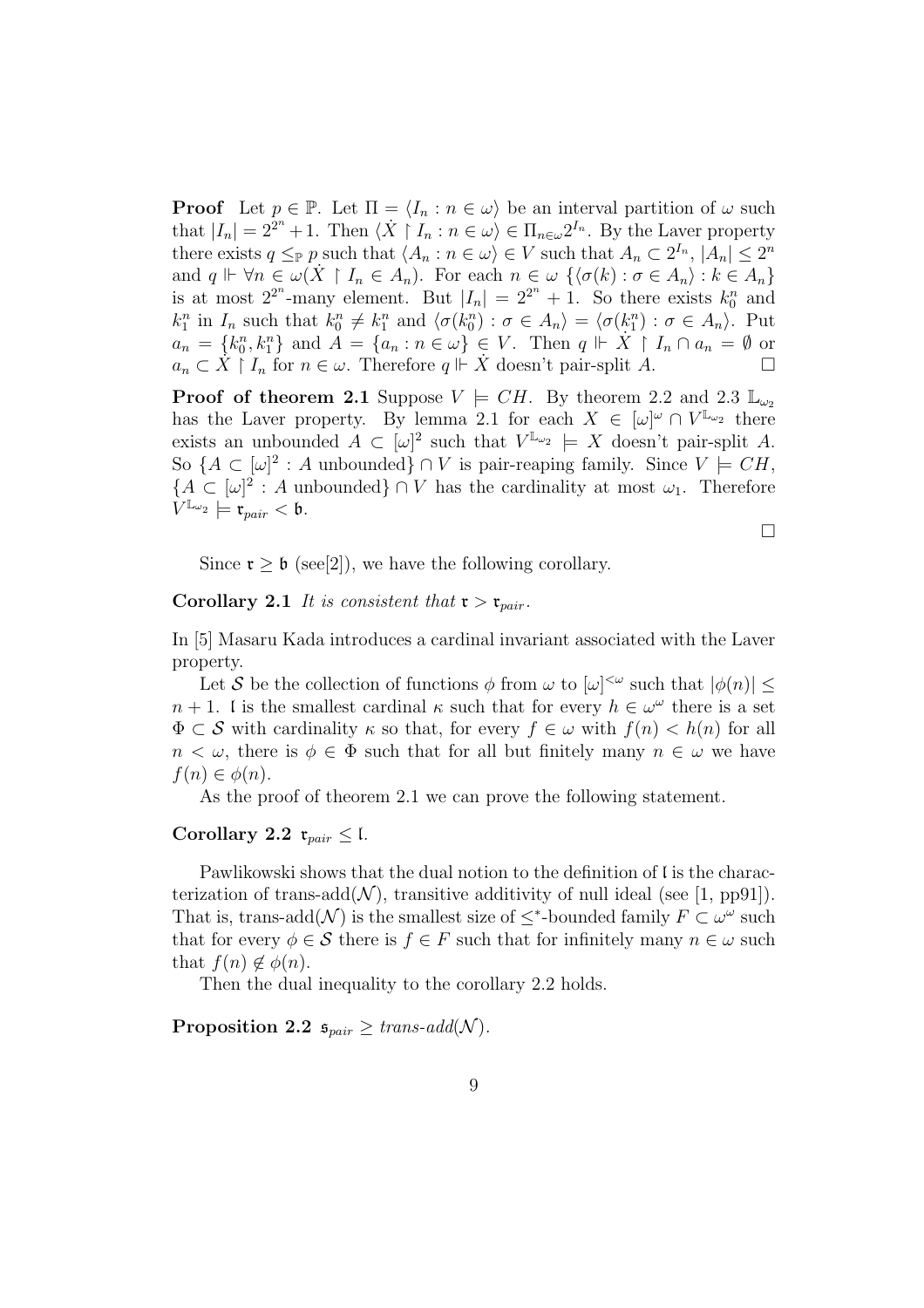It is known the following relation between trans-add( $\mathcal{N}$ ) and  $\mathfrak{d}$ .

**Theorem 2.4** [6] It is consistent that trans-add( $\mathcal{N}$ ) >  $\mathfrak{d}$ .

By theorem 2.4 and proposition 2.2 it is consistent that  $\mathfrak{s}_{pair} > \mathfrak{d}$ .

### 3 Further results

In this section we mention the development of above results in the paper [3] written by Hrušák, Meza-Alcántara and the author.

Hrušák and Meza-Alcántara study cardinal invariants of ideals on  $\omega$  and they define the pair-splitting number and the pair-reaping number independently of the author and they showed the pair-splitting number and the pair-reaping number are described as cardinal invariants of an ideal on  $\omega$ .

Let  $\mathcal I$  be an ideal on  $\omega$ . Define the cardinal invariants associate with  $\mathcal I$ by

$$
cov^*(\mathcal{I}) = \min\{|\mathcal{A}| : \mathcal{A} \subset \mathcal{I} \land \forall I \in \mathcal{I} \exists A \in \mathcal{A}(|A \cap I| = \aleph_0)\}
$$
  
non^\*(\mathcal{I}) = min\{|\mathcal{A}| : \mathcal{A} \subset [\omega]^\omega \land \forall I \in \mathcal{I} \exists A \in \mathcal{A} (|A \cap I| < \aleph\_0)\}.

**Theorem 3.1** [3] Let  $\mathcal{G}_{FC}$  be an ideal on  $[\omega]^2$  defined by

$$
\mathcal{G}_{FC} = \{ A \subset [\omega]^2 : \chi(\omega, A) < \aleph_0 \}
$$

where  $\chi(\omega, A) = \min\{k \in \omega : \exists f : \omega \to k \forall a \in A(|f[a]|=2)\}.$ Then  $non^*(\mathcal{G}_{FC}) = \mathfrak{r}_{pair}$  and  $cov^*(\mathcal{G}_{FC}) = \mathfrak{s}_{pair}$ .

From now on we assume  $2^{\omega}$  is equipped with product topology and the topology of  $\mathcal{P}(\omega)$  is induced by identification of each subset of  $\omega$  with its characteristic function.

Then  $\mathcal{G}_{FC}$  is an  $F_{\sigma}$ -ideal on  $[\omega]^2$ . As theorem 2.4, 1.1 and theorem 2.1 we can show the following theorem.

**Theorem 3.2** Suppose *I* is an  $F_{\sigma}$ -ideal on  $\omega$ .

- 1. [6] It is consistent that  $\mathfrak{d} < cov^*(\mathcal{I})$ .
- 2. [3] It is consistent that  $\mathfrak{b} > \text{non}^*(\mathcal{I})$ .

Also the following statement holds as corollary 2.2 and proposition 2.2.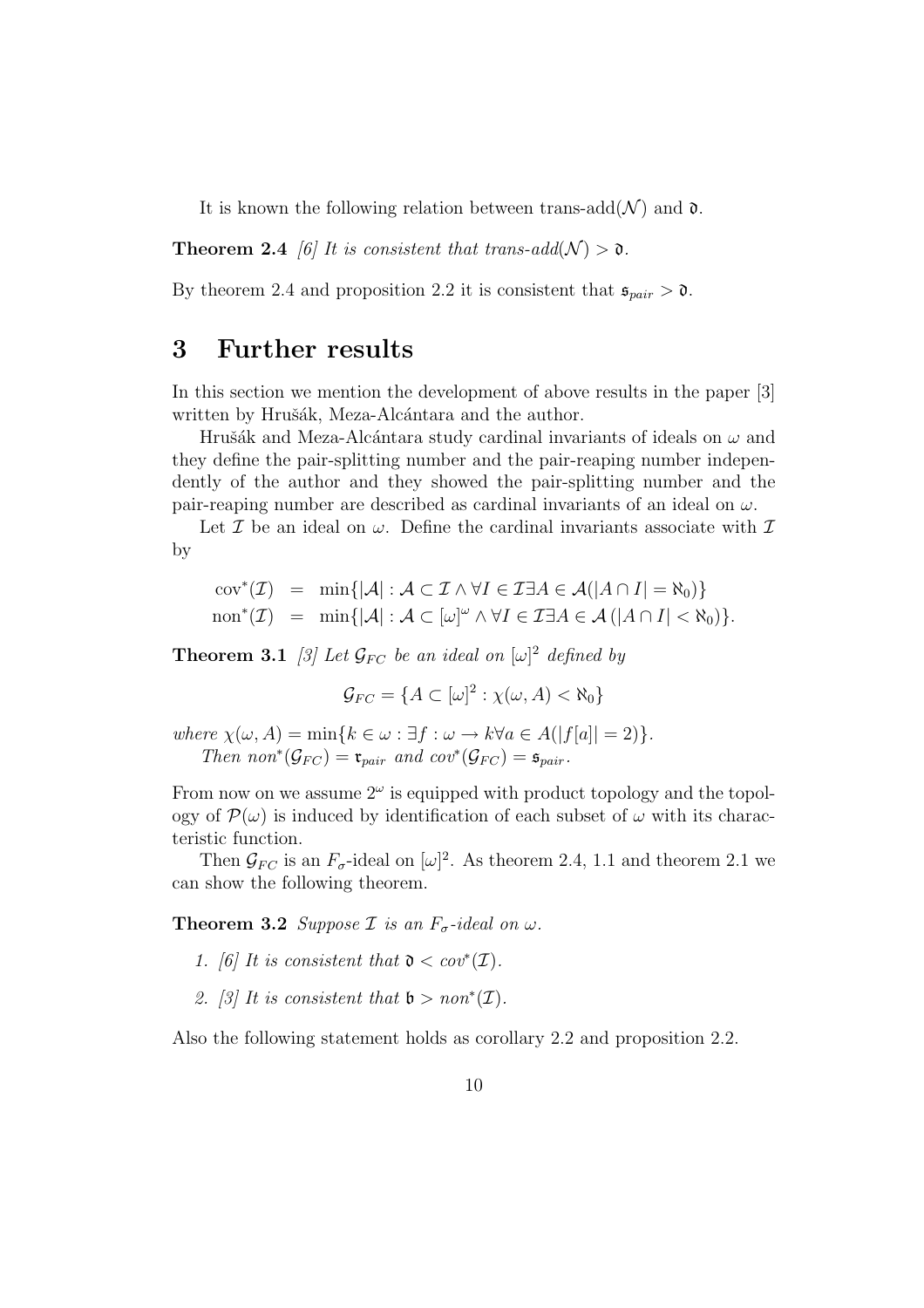Corollary 3.1 Suppose  $\mathcal I$  is an  $F_{\sigma}$ -ideal.

- 1. If  $non^*(\mathcal{I}) \neq \omega$ , then  $non^*(\mathcal{I}) \leq \mathfrak{l}$ .
- 2. If  $non^*(\mathcal{I}) \neq \omega$ , then  $cov^*(\mathcal{I}) \geq trans\text{-}add(\mathcal{I})$ .

So many results in section 1 and 2 follows from theorem 3.2 and corollary 3.1.

# Acknowledgment

While carrying out the research for this paper, I discussed my work with Jörg Brendle. He gave me helpful advice. I greatly appreciate his help.

I also thank Shizuo Kamo for pointing out some remarks. I also thank Masaru Kada for pointing out corollary 2.2, proposition 2.2 and another proof for theorem 2.1 from proposition 2.2 and theorem2.4.

I thank to Michael Hrušák and David Meza-Alcántara who point out the relation between their results and my research. The collaboration produce theorem 3.2 2 and corollary 3.1.

I also thank Teruyuki Yorioka and Noboru Osuga for pointing out some mistake of proof and for suggestions which improved the presentation of this work.

Finally I thank members of Arai Project at Kobe University for much support while carrying out the research.

# References

- [1] Tomek Bartoszynski, Haim Judah, "Set theory. On the structure of the real line". A K Peters, Ltd., Wellesley, MA, 1995.
- [2] Andreas Blass, "Combinatorial cardinal characteristics of the continuum", in Handbook of Set Theory (A.Kanamori et al.,eds.),to appear.
- [3] Michael Hrušák David Meza-Alcántara and Hiroaki Minami, "Around pair-splitting and pair-reaping number", preprint.
- [4] Martin Goldstern, "Tools for your forcing construction". Set theory of the reals (Ramat Gan, 1991), 305–360, Israel Math. Conf. Proc., 6, Bar-Ilan Univ., Ramat Gan, 1993.